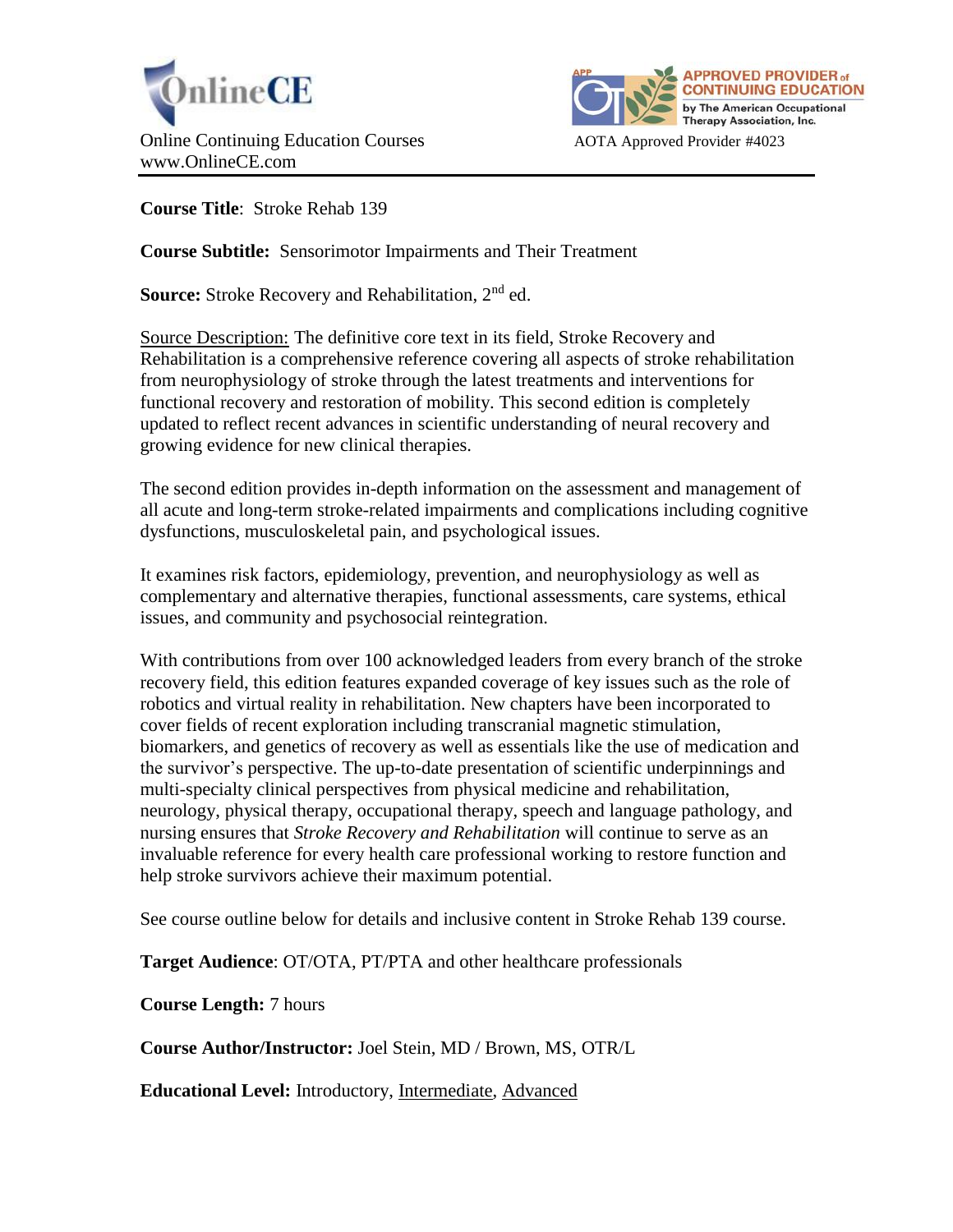# **Course Objectives:**

At the end of the course, participants will be able to:

- Outline and describe 5 patterns of locomotor recovery after stroke
- Analyze and describe the effects of stroke severity on locomotor recovery
- Describe task-oriented training and differentiate it from neuromuscular reeducation
- Summarize key components of at least 3 emerging and innovative approaches to upper limb rehabilitation
- Describe the use, application and effectiveness of neuromuscular electrical stimulation for motor restoration in hemiplegia
- Discuss what robots are and why they are used in stroke rehabilitation including 3 advantages and disadvantages
- Become familiar with and describe 5 components of using virtual reality and video games for stroke rehabilitation
- Analyze and describe walking recovery progression after stroke including biomechanics of poststroke gait, early and poststroke patterns of recovery
- Describe 3 components involved in walking rehabilitation interventions following stroke

# **Outline of Content:**

# **Hour #1**

## **Patterns of Locomotor Recovery After Stroke**

NEURAL PLASTICITY AND BEHAVIORAL COMPENSATIONS WALKING SPEED AS A MARKER OF RECOVERY AFTER STROKE RECOVERY FROM STROKE ONSET TO TWO YEARS AFTER STROKE, OF WALKING SPEED AND ITS RELATION TO MOVEMENTS AND MUSCLE ACTIVATIONS OF THE LOWER EXTREMITY MAGNITUDE OF REHABILITATION-RELATED CHANGES IN WALKING SPEED MUSCLE GROUPS CONTRIBUTING TO THE GENERATION OF ENERGY FOR FORWARD PROPULSION, THEIR RELATIVE CONTRIBUTIONS TO WALKING SPEED, AND STRATEGIES USED BY PERSONS WITH HEMIPARESIS **SUMMARY** 

RESEARCH FRONTIERS

# **Hour #2**

# **Task-Oriented Training to Promote Upper Extremity Recovery**

EMERGENCE OF TASK-ORIENTED TRAINING FOR NEUROREHABILITATION CRITERION-BASED TASK-ORIENTED TRAINING: WHAT ARE THE ACTIVE INGREDIENTS?

CONSTRAINT-INDUCED MOVEMENT THERAPY: A SPECIAL CLASS OF TASK ORIENTED TRAINING?

MOTOR CONTROL AND LEARNING CONSIDERATIONS CONSIDERATIONS FROM THE NEUROSCIENCE PERSPECTIVE EMERGING INNOVATIVE APPROACHES TO UPPER LIMB REHABILITATION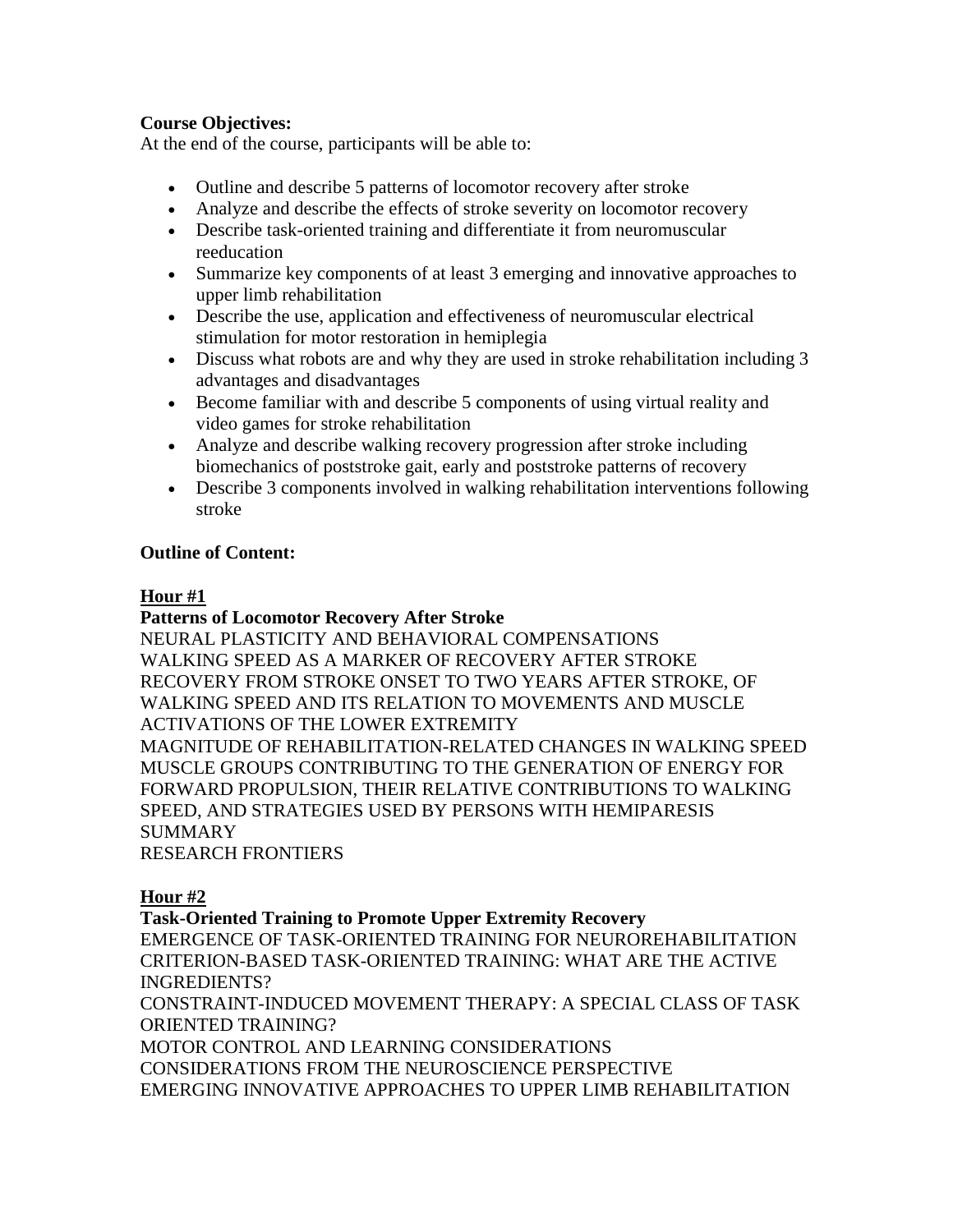RESEARCH FRONTIERS CONCLUSIONS

#### **Hour #3**

**Neuromuscular Electrical Stimulation for Motor Restoration in Hemiplegia** NEUROPHYSIOLOGY OF NMES SYSTEM COMPONENTS MOTOR RELEARNING NEUROPROSTHESIS **CONCLUSIONS** 

### **Hour #4**

**Robots in Stroke Rehabilitation**

WHAT ARE ROBOTS AND WHY USE THEM IN STROKE REHABILITATION? USE OF ROBOTS IN STROKE REHABILITATION ECONOMIC CONSIDERATIONS RESEARCH FRONTIERS **CONCLUSION** 

#### **Hour #5**

**Virtual Reality and Video Games for Stroke Rehabilitation** IMPORTANT DEFINITIONS VR TECHNOLOGY SYSTEMS COMMERCIAL OFF-THE-SHELF VIDEO GAMES UPPER LIMB SENSORIMOTOR REHABILITATION WALKING AND BALANCE REHABILITATION ACTIVITY PROMOTION CONCLUSIONS

## **Hour #6**

**Walking Recovery and Rehabilitation After Stroke** BIOMECHANICS OF POSTSTROKE GAIT EARLY POSTSTROKE PATTERNS OF RECOVERY CHRONIC POSTSTROKE PATTERNS OF RECOVERY POSTSTROKE WALKING REHABILITATION **CONCLUSION** 

### **Hour #7**

**Recovery and Rehabilitation of Standing Balance After Stroke** SCOPE OF THE BALANCE PROBLEM RECOVERY OF STANDING BALANCE INTERVENTION APPROACHES PROTECTIVE STEPPING: A MODEL FOR LINKING DYNAMIC BALANCE CONTROL, FUNCTIONAL OUTCOMES, AND RISK OF FALLS RESEARCH FRONTIERS SUMMARY